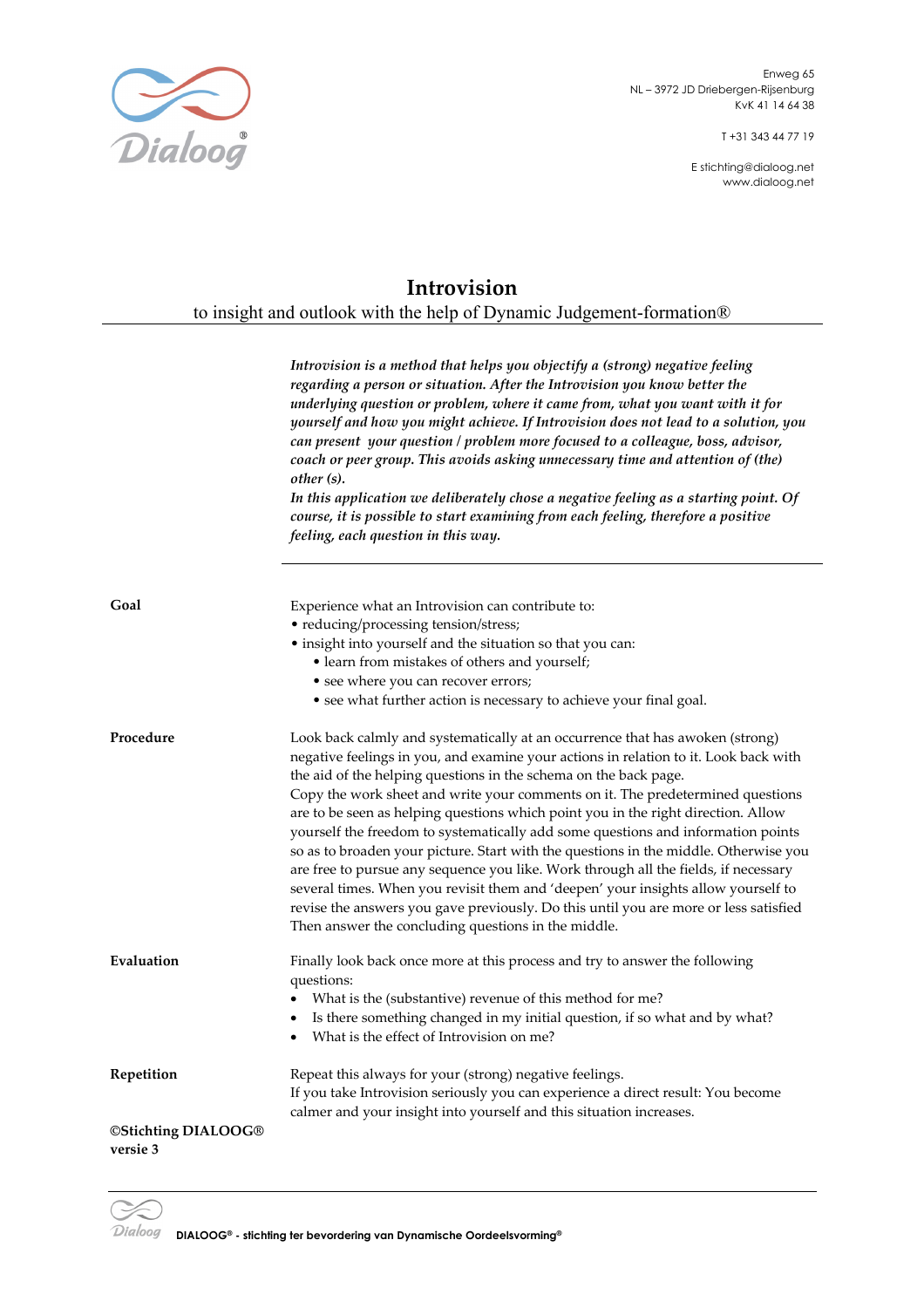What will I then say and do? What will the others say and do? What will I then say and do? What will the others say and do? What ought I to learn or stop doing in order to reach my goal? • What ought I to learn or stop doing in order to reach my goal? What does the desired situation look like once the obstacle is **What does the desired situation look like once the obstacle is**  Be realistic; don't think of compromises but do not demand anything *Be realistic; don't think of compromises but do not demand anything* How will I ensure that the situation I desire is achieved? **How will I ensure that the situation I desire is achieved?**  $\bullet$  What should I do or not do in order to reach my goal?  $\bullet$  What should I do or not do in order to reach my goal? When and how will I learn to do or stop doing this? Try to imagine the desired situation as precisely as possible. When and how will I learn to do or stop doing this? *Try to imagine the desired situation as precisely as possible.* **MEANS/APPROACH** Do I want to do this and when will I do it? MEANS/APPROACH Do I want to do this and when will I do it? GOALS/IDEALS GOALS/IDEALS (acting) (will)  $\bullet$  What will I then have achieved?  $\bullet\,$  What will I then have achieved? **© Stichting Dialoog** © Stichting Dialoog www.dialoog.net 038 455 16 81 www.dialoog.net038 455 16 81 impossible of yourself either. *impossible of yourself either.* Do I really want it? Do I really want it? Helping questions: Helping questions: *Helping questions: Helping questions:* 3) Ask yourself whether what you have written down is really in agreement with your experiences, *3) Ask yourself whether what you have written down is really in agreement with your experiences,* overcome? **overcome?** • ... • ... How do I formulate my question as specifically How do I formulate my question as specifically What feeling do I have now, after this process? • What feeling do I have now, after this process? What feeling does this obstacle/this problem • What feeling does this obstacle/this problem OBSTACLE/PROBLEM/QUESTION OBSTACLE/PROBLEM/QUESTION 2) Don't just formulate the answer in your head but also note it down. *2) Don't just formulate the answer in your head but also note it down.* 1) Don't just read these questions. Ask yourself other specific ones. How has my initial question changed? How has my initial question changed? *1) Don't just read these questions. Ask yourself other specifi c ones.* AT THE BEGINNING of introvision **AT THE BEGINNING of introvision** By doing this you can observe it better from a distance. What question faces me now? *By doing this you can observe it better from a distance.*  $\bullet$  What question faces me now? (feeling) What question arises in me?  $\bullet$  What question arises in me? TIPS AT THE END of introvision **AT THE END of introvision** awaken in me? awaken in me? as possible? as possible? feelings, intentions. *feelings, intentions.* What is strongly affected in me by this obstacle/this problem? • What is strongly affected in me by this obstacle/this problem? In what situation did this obstacle/this problem/this feeling **In what situation did this obstacle/this problem/this feeling**  How do I explain the negative feelings which I have in this **How do I explain the negative feelings which I have in this** What is the conceptual framework that gives rise to such • What is the conceptual framework that gives rise to such FACTS/PRECONDITIONS FACTS/PRECONDITIONS CONCEPTS/IDEAS CONCEPTS/IDEAS · How appropriate are such frameworks? • How appropriate are such frameworks? perceiving) (perceiving) (thinking) Recall this situation as precisely as possible *Recall this situation as precisely as possible.* • What was the situation like in detail? • What was the situation like in detail? What did I experience at the time? What did I experience at the time? Which norms, values and views? Which norms, values and views? What did the others say and do? What did the others say and do? Face yourself as honestly as possible. *Face yourself as honestly as possible.* Where and how did I act? Where and how did I act? feelings in me? Helping questions: Helping questions: feelings in me? *Helping questions: Helping questions:* situation? **situation? arise?** • ... • ...

INTROVISION QUESTIONS

INTROVISION QUESTIONS